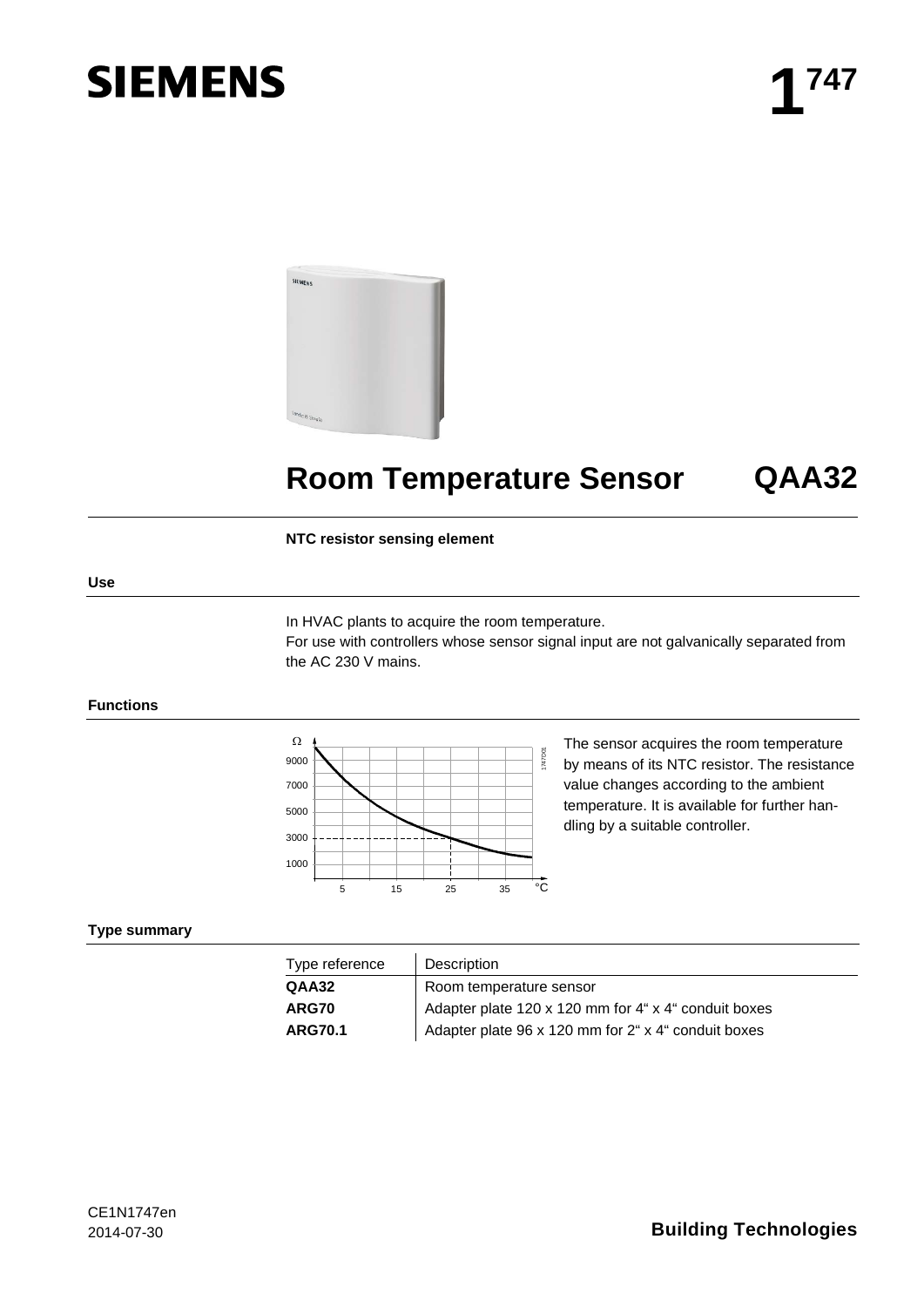The units have been designed for wall mounting. They are suitable for use with most commercially available recessed conduit boxes. The cables can be introduced from the rear (concealed wiring).

#### **Installation notes**

| Location     | On a flat inner wall of the space to be heated or air conditioned. Not in recesses,     |
|--------------|-----------------------------------------------------------------------------------------|
|              | shelves, not behind curtains, not opposite or near heat sources. The unit must not be   |
|              | exposed to direct solar radiation.                                                      |
| <b>Notes</b> | • When installing the unit, fix the baseplate first, then hook on the body and make the |
|              | electrical connections. Then fit the cover and secure it.                               |
|              | • The end of the conduit at the sensor must be sealed to prevent false measurements     |
|              | due to draughts through the conduit.                                                    |
|              | • The permissible environmental conditions should be observed.                          |
|              | • Installation instructions are printed on the packing.                                 |

**Disposal**



The devices are considered electronics devices for disposal in terms of European Directive 2012/19/EU and may not be disposed of as domestic waste.

- Dispose of the device via the channels provided for this purpose.
- Comply with all local and currently applicable laws and regulations.

### **Technical data**

| General unit data        | Operating range                                                                              | $040$ °C                                           |  |
|--------------------------|----------------------------------------------------------------------------------------------|----------------------------------------------------|--|
|                          | Sensing element                                                                              | NTC resistor, 3 kQ at 25 °C                        |  |
|                          | Measuring tolerance at 25 °C                                                                 | $\pm 0.3$ K                                        |  |
|                          | Time constant (with air movement)                                                            | approx. 6 min                                      |  |
| Connection               | Terminals for cross-sectional areas of                                                       | 2 x 1.5 mm <sup>2</sup> or 1 x 2.5 mm <sup>2</sup> |  |
| Environmental conditions | Operation                                                                                    | to IEC 721-3-3                                     |  |
|                          | Climatic conditions                                                                          | class 3K5                                          |  |
|                          | Temperature                                                                                  | $050$ °C                                           |  |
|                          | Humidity                                                                                     | $< 85 \%$ r. h.                                    |  |
|                          | Pollution degree                                                                             | normal, to EN 60730                                |  |
|                          | Transport                                                                                    | to IEC 721-3-2                                     |  |
|                          | Climatic conditions                                                                          | class 2K3                                          |  |
|                          | Temperature                                                                                  | $-25+65$ °C                                        |  |
|                          | Humidity                                                                                     | $<$ 95 % r. h.                                     |  |
|                          | Mechanical conditions                                                                        | class 2M2                                          |  |
| Degree of protection     | <b>Protection class</b>                                                                      | II according to EN 60730-1                         |  |
|                          | Protection degree of housing                                                                 | IP30 according to EN 60529                         |  |
| Directive and Standards  | Product standard                                                                             | EN 60730-1                                         |  |
|                          |                                                                                              | Automatic electrical controls for household        |  |
|                          |                                                                                              | and similar use                                    |  |
|                          | EU Conformity (CE)                                                                           | CE1T1747X1 <sup>"</sup>                            |  |
| Environmental            | The product environmental declaration CE1E1701 <sup>*</sup> contains data on environmentally |                                                    |  |
| compatibility            | compatible product design and assessments (RoHS compliance, materials composi-               |                                                    |  |
|                          | tion, packaging, environmental benefit, disposal).                                           |                                                    |  |
| Miscellaneous            | Weight                                                                                       | approx. 0.1 kg                                     |  |
|                          | Colour                                                                                       | white, NCS S 0502-G (RAL 9003)                     |  |
|                          | *) The documents can be downloaded from http://siemens.com/ht/download                       |                                                    |  |

\*) The documents can be downloaded fro[m http://siemens.com/bt/download.](http://siemens.com/bt/download)